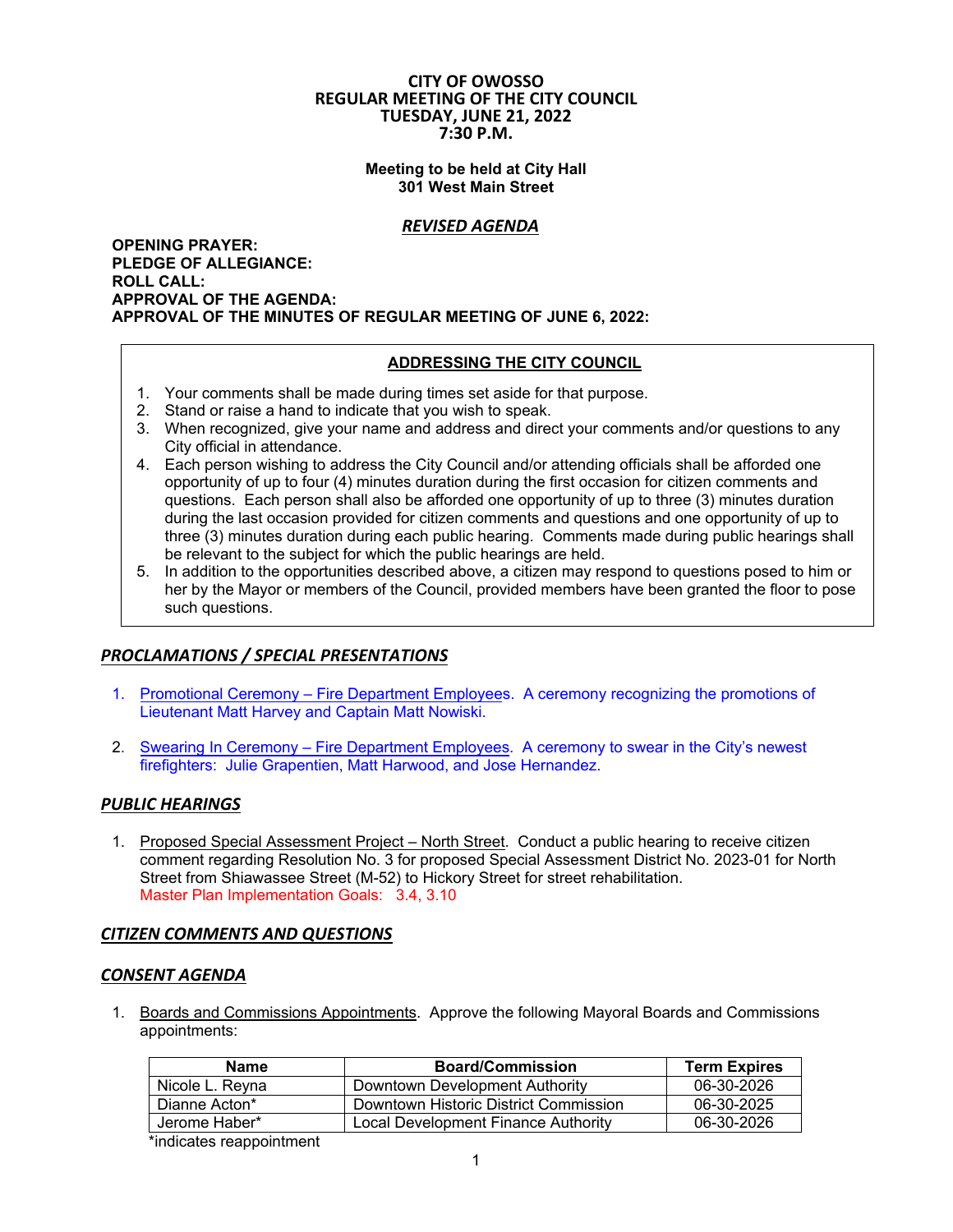- 2. Contract Amendment No. 1 James S. Miner Launch Base Project. Approve Amendment No. 1 to the contract with Great Lakes Fusion, L.L.C. for the James S. Miner Launch Base Project in the amount of \$2,825.00 for an additional concrete pad and assistance with the installation of the concrete launch panels, and further approve payment to the contractor up to the amount of \$32,262.75 upon satisfactory completion of the work or portion thereof. Master Plan Implementation Goals: 1.6, 1.19, 4.5, 4.20, 5.9, 5.12, 5.14, 5.33, 6.4
- 3. Professional Services Agreement NCG Theaters Appraisal. Waive competitive bidding requirements, authorize a professional services agreement with Value Trends, Inc. of Rochester Hills, Michigan to provide an appraisal of the property located at 314 E. Comstock St, (Parcel 050-470-028- 028-00) in an amount not to exceed \$11,000.00, and approve payment to vendor upon satisfactory completion of the project.
- 4. Professional Services Agreement Water Master Plan. Waive competitive bidding requirements, authorize a professional services agreement with Fishbeck for the development of a Water Master Plan, including a Water Reliability Study and General Plan, in an amount not to exceed \$155,000.00, and further authorize payment up to the contract amount according to the terms of the agreement. Master Plan Implementation Goals: 3.4
- 5. Purchase Authorization Ferric Chloride. Authorize a purchase agreement with PVS Technologies, Inc. for Ferric Chloride, utilizing the Lansing Board of Water & Light's joint purchasing consortium Mid-Michigan Drinking Water Consortium Bulk Chemical Contract, in the amount of \$778.00 per dry ton, with an estimated annual contract of \$66,519.00, and authorize payment based on unit prices for actual quantities required for the fiscal year ending June 30, 2023. Master Plan Implementation Goals: 3.4
- 6. Purchase Authorization Sodium Hypochlorite. Authorize a purchase agreement with JCI Jones Chemicals, Inc. for Sodium Hypochlorite, utilizing the Lansing Board of Water & Light's joint purchasing consortium Mid-Michigan Drinking Water Consortium Bulk Chemical Contract, in the amount of \$1.59 per gallon, with an estimated annual contract of \$85,860.00, and authorize payment based on unit prices for actual quantities required for the fiscal year ending June 30, 2023. Master Plan Implementation Goals: 3.4
- 7. Purchase Authorization Bulk Lime. Authorize a purchase agreement with Graymont Western Lime Inc. for the purchase of bulk lime for the Filtration Plant and Wastewater Plant, utilizing the Lansing Board of Water & Light's joint purchasing consortium Mid-Michigan Drinking Water Consortium Bulk Chemical Contract in the amount of \$149.50 per dry ton, with an estimated annual contract of \$125,580.00 and authorize payment based on unit prices for actual quantities required for the fiscal year ending June 30, 2023. Master Plan Implementation Goals: 3.4
- 8. Purchase Authorization LimeCure-25. Waive competitive bidding requirements and approve the sole source purchase of LimeCure-25 from Applied Specialties Inc. in the amount of \$28,750.00, plus a contingency amount of \$1,250.00, for a total of \$30,000.00, and authorize payment up to the approved amount based on unit prices for actual quantities required for the fiscal year ending June 30, 2023.

Master Plan Implementation Goals: 3.4

- 9. Bid Rejection Lime Softening Residuals Removal. Reject the bids received from Prolime Services, LLC for the Lime Residuals Removal/Reuse bid request as the responses were not within budget parameters.
- 10. Bid Award Sand and Gravel, Selection #1. Accept the low bid of S.A. Smith Paving & Trucking, Inc. dba Smith Sand & Gravel for Class II Backfill Sand in the amount of \$6.00 per ton for the fiscal year ending June 30, 2023, authorize payment in accordance with unit prices up to 3,000 tons for a total amount not to exceed \$18,000.00.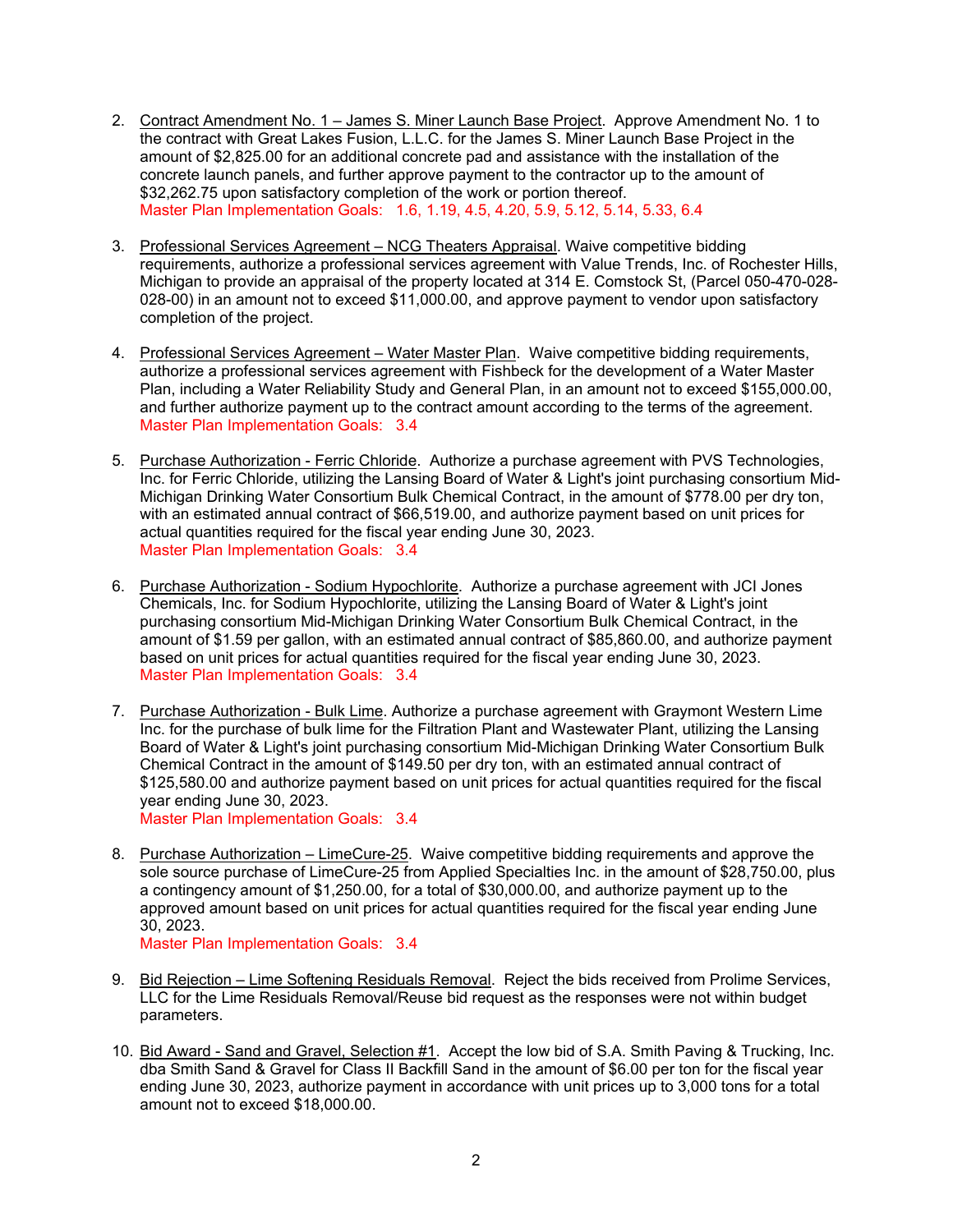- 11. Bid Award Sand and Gravel, Selection #2. Accept the low bid of Constine Gravel Company for 22A gravel in the amount of \$11.40 per ton for the fiscal year ending June 30, 2023, authorize payment in accordance with unit prices up to 1,200 tons for a total amount not to exceed \$13,680.00.
- 12. Bid Award Sand and Gravel, Selection #3. Accept the low bids of Jackson Trucking, LLC for 21AA limestone in the amount of \$25.94 per ton and 6A limestone in the amount of \$29.81 per ton for the fiscal year ending June 30, 2023, authorize payment in accordance with the unit prices up to 500 tons and 150 tons, respectively, for a total amount not to exceed \$17,441.50.
- 13. Bid Award Sand and Gravel, Selection #4. Accept the low bid of Ocenasek, Inc. for H1 limestone chip in the amount of \$36.50 per ton for the fiscal year ending June 30, 2023, authorize payment in accordance with the unit price up to 200 tons for a total amount not to exceed \$7,300.00.
- 14. Bid Award Refuse Services. Approve the bid of Tri-County Refuse Service, Inc. d/b/a Republic Services of Flint for refuse service to the City's main facilities for the 3-year period beginning July 1, 2022 through June 30, 2025 in the amount of \$16,365.16 and further approve payment up to the contract amount for work satisfactorily completed.
- 15. Bid Award No-Preference Towing Services. Authorize bid award for no-preference towing services to All Star Towing & Repair LLC for the period from July 1, 2022 through June 30, 2025.
- 16. Bid Award Duplex Vacuum Pump System. Approve the bid from Kerr Pump and Supply, Inc. for one Republic Manufacturing Duplex Vacuum Pump System, Model No. RXTD-25-60H, for the Water Filtration Plant in the amount of \$13,380.00, and authorize payment to the vendor upon satisfactory delivery of the equipment. Master Plan Implementation Goals: 3.4

| Vendor           | <b>Description</b>                                                        | <b>Fund</b>             | <b>Amount</b> |
|------------------|---------------------------------------------------------------------------|-------------------------|---------------|
| Waste Management | Waste Hauling / Disposal Services -<br>June 2, 2022                       | WWTP/<br><b>Streets</b> | \$15,900.06   |
| Gould Law PC     | Professional services rendered from<br>May 10, 2022 through June 13, 2022 | General<br>Fund         | \$11,750.76   |

17. Warrant No. 617. Authorize Warrant No. 617 as follows:

## *ITEMS OF BUSINESS*

1. ARPA Funding Discussion – Replacement of Chairman Lights. Consider allocating the remaining \$275,000.00 in American Rescue Plan Act (ARPA) funds toward the Chairman Light Replacement Project, to include an engineering survey, the purchase of 30-40 new pedestrian lights from Spring City Electrical Manufacturing, and their installation within the Downtown Development Authority boundaries.

Master Plan Implementation Goals: 3.17, 3.18, 512, 5.17

- 2. Permission for Alternate Bid Method Lime Residuals Removal. Consider granting staff permission to directly negotiate an agreement for the removal/reuse/disposal of lime residuals at the Water Treatment Plant.
- 3. City Budget Amendment. Adopt Amendment No. 2 to the 2021-22 Budget. Master Plan Implementation Goals: All of them!
- 4. 2022 Fee Schedule Update. Consider adoption of the proposed 2022 Fee Schedule updating various fees and charges for City services, effective July 1, 2022.